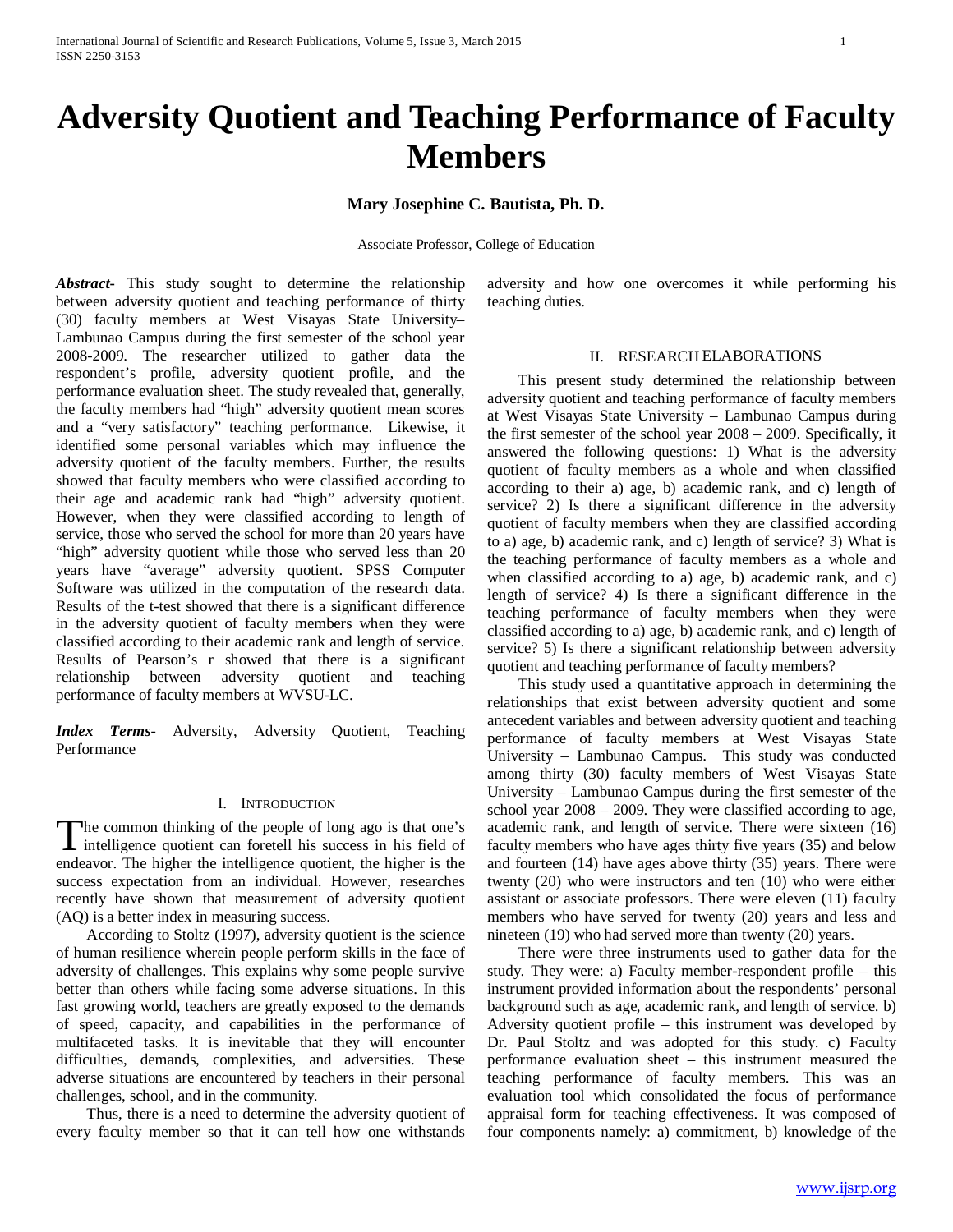subject matter, c) teaching for independent learning, and d) management of learning.

 The necessary permits to conduct the study were secured. The instruments were given to the teacher – respondents during their free time and were gathered by the researcher the next day. To determine the adversity quotient score, the researcher summed up the score then multiplied by 2. The performance rating of faculty members were taken from the office of the Dean of Instruction and were held with utmost confidentiality.

 To describe the variables like age, academic rank, and length of service, the statistical tools used were frequency, percentage, mean, and standard deviation. To determine the significant difference of faculty members when they were classified according to age, academic rank and length of service, t-test was used. And to determine the relationship between adversity quotient and teaching performance of faculty members, Person's r was used.

### III. RESULTS

# **Table 1 Demographic Profile of Respondents**

| Variables              | Frequency (f) | Percentage (%) |
|------------------------|---------------|----------------|
| Age                    |               |                |
| 35 years old and below | 16            | 53             |
| Above 35 years old     | 14            | 47             |
| Academic Rank          |               |                |
| Instructor             | 20            | 67             |
| Professor              | 10            | 33             |
| Length of Service      |               |                |
| 20 years and below     | 11            | 37             |
| More than 20 years     | 19            | 63             |
| Total                  | 30            | 100            |

 As a whole faculty members exhibit a high score in their Adversity Quotient with a mean of 168.63. Faculty members who had academic ranks of professors have the highest mean with 155.30 and a standard deviation of 3.9735. This shows that

there is homogeneity in the scores of faculty members. Those who hold instructor positions have scores of 140.00 with a high standard deviation of 11.5166 showed heterogeneity in scores.

| Age                                          | N        | Mean                 | <b>Std. Deviation</b> | Description  |
|----------------------------------------------|----------|----------------------|-----------------------|--------------|
| 35 years old and below<br>Above 35 years old | 16<br>14 | 136.3750<br>155.0714 | 9.5000<br>4.4629      | High<br>High |
| Total                                        | 30       | 168.63               | 14.90                 | High         |

**Table 2 Adversity Quotient \* Age**

| Table 3                                   |  |
|-------------------------------------------|--|
| <b>Adversity Quotient * Academic Rank</b> |  |

| Academic Rank | N  | Mean    | Std. Deviation | Description |
|---------------|----|---------|----------------|-------------|
| Instructor    | 20 | 140.000 | 11.5166        | High        |
| Professor     | 10 | 155.300 | 3.9735         | High        |
| Total         | 30 | 168.63  | 14.90          | High        |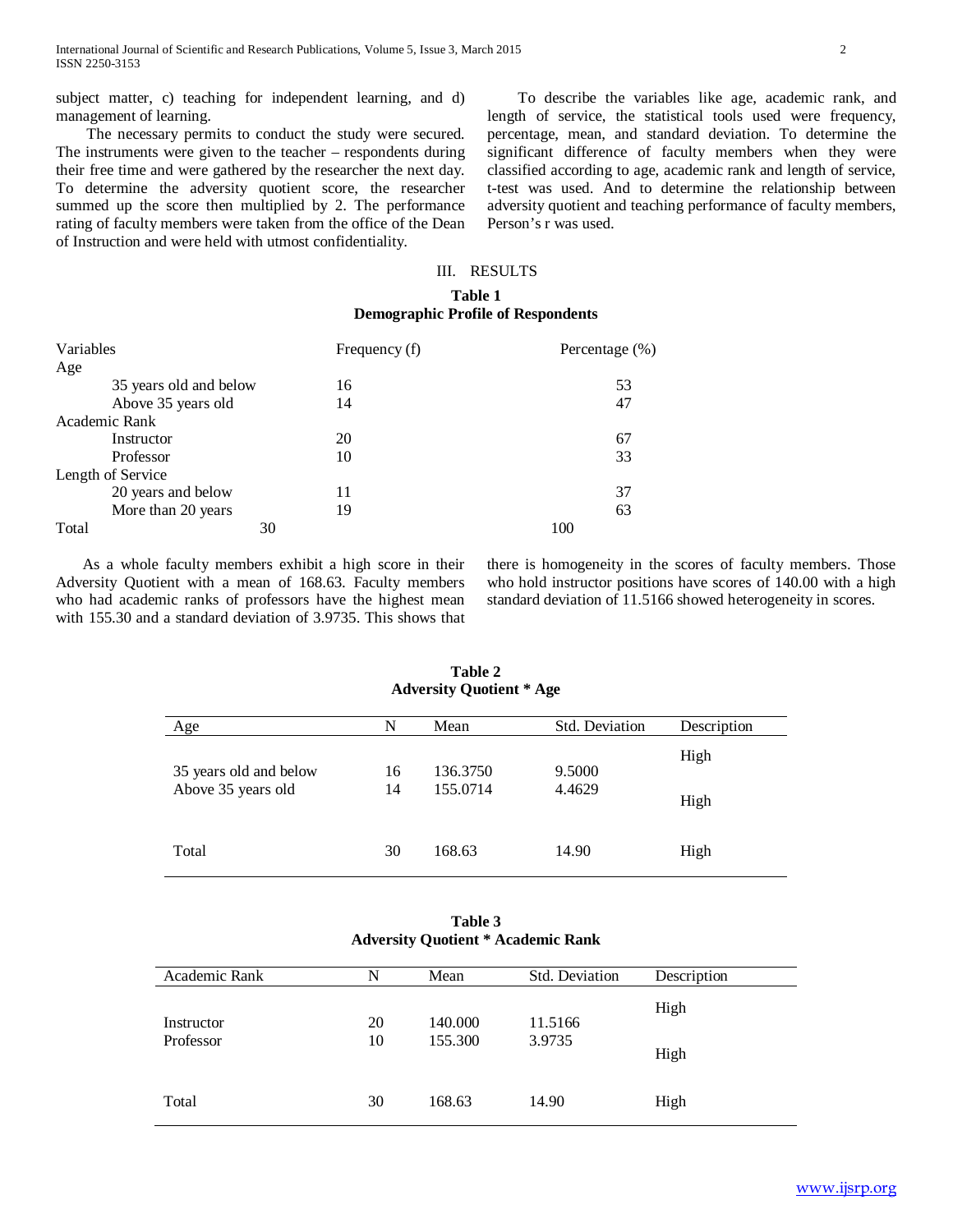| Length             | N  | Mean    | Std. Deviation | Description |
|--------------------|----|---------|----------------|-------------|
| 20 years and below | 11 | 133.364 | 6.5310         | Low         |
| More than 20 years | 19 | 151.895 | 8.8311         | High        |
| Total              | 30 | 168.63  | 14.90          | High        |

**Table 4 Adversity Quotient \* Length of Service**

**Table 5 (a) t-test Results for Differences in Adversity Quotient as to Age.**

| Category                                   | Mean   |    | t-value  | t-sig |  |
|--------------------------------------------|--------|----|----------|-------|--|
| 35 years old & below<br>Below 35 years old | .95714 | າຈ | $-9.993$ | .008  |  |

 The probability level of ratio is less than 0.05. This indicates that the age of the faculty members does differ significantly in terms of their adversity quotient. The results imply that they have the ability to handle and overcome difficult circumstances that they encountered while teaching. The results of this study do not agree with the findings of Lucero (2005) that there is a significant difference on the adversity quotient level of grade school teachers when they were categorized according to age.

 Likewise, it is supported by the study of Capones (2004) where the results showed that the computed chi square value of 7.609 which is than the critical value of 15.507 for the variable age tested at 0.05 level of significance. Thus, the null hypothesis which states that there is a significant difference between age and adversity quotient is rejected. This means that age is a determinant of adversity quotient.

**Table 6 (a) t-test Results for Differences in Adversity Quotient as to Academic Rank**

| Category   | Mean      | $\cdot$<br>uı | t-value | t-sıg |  |
|------------|-----------|---------------|---------|-------|--|
| Instructor | $-.75500$ | ኅር            | 4.633   | .005  |  |
| Professor  |           | 20            |         |       |  |

 There is a significant difference in the adversity quotient and faculty members in their academic rank. The p-value 0.005 is less than 0.05. It means that faculty members who have higher academic ranks such as assistant and associate professors have become well-versed on strategies and ways to cope with various

complexities in teaching. These are the people who have made themselves to higher positions through hard work and perseverance. They became more vulnerable to stress reactions, tensions, and depression (Bandura, 1986).

**Table 7 (a) t-test Results for Differences in Adversity Quotient as to Length of Service.**

| Category                                 | Mean      | t-value<br>$t-S1g$ |
|------------------------------------------|-----------|--------------------|
| 20 years and below<br>More than 20 years | $-.78062$ | $-5.132$<br>.014   |

 The results showed that there is a significant difference in the adversity quotient of faculty members when classified according to length of service. The t-value  $= 0.014$  is less than 0.05, thus the hypothesis stating that there is no significant difference in the adversity quotient when teachers were classified according to length of service, is rejected.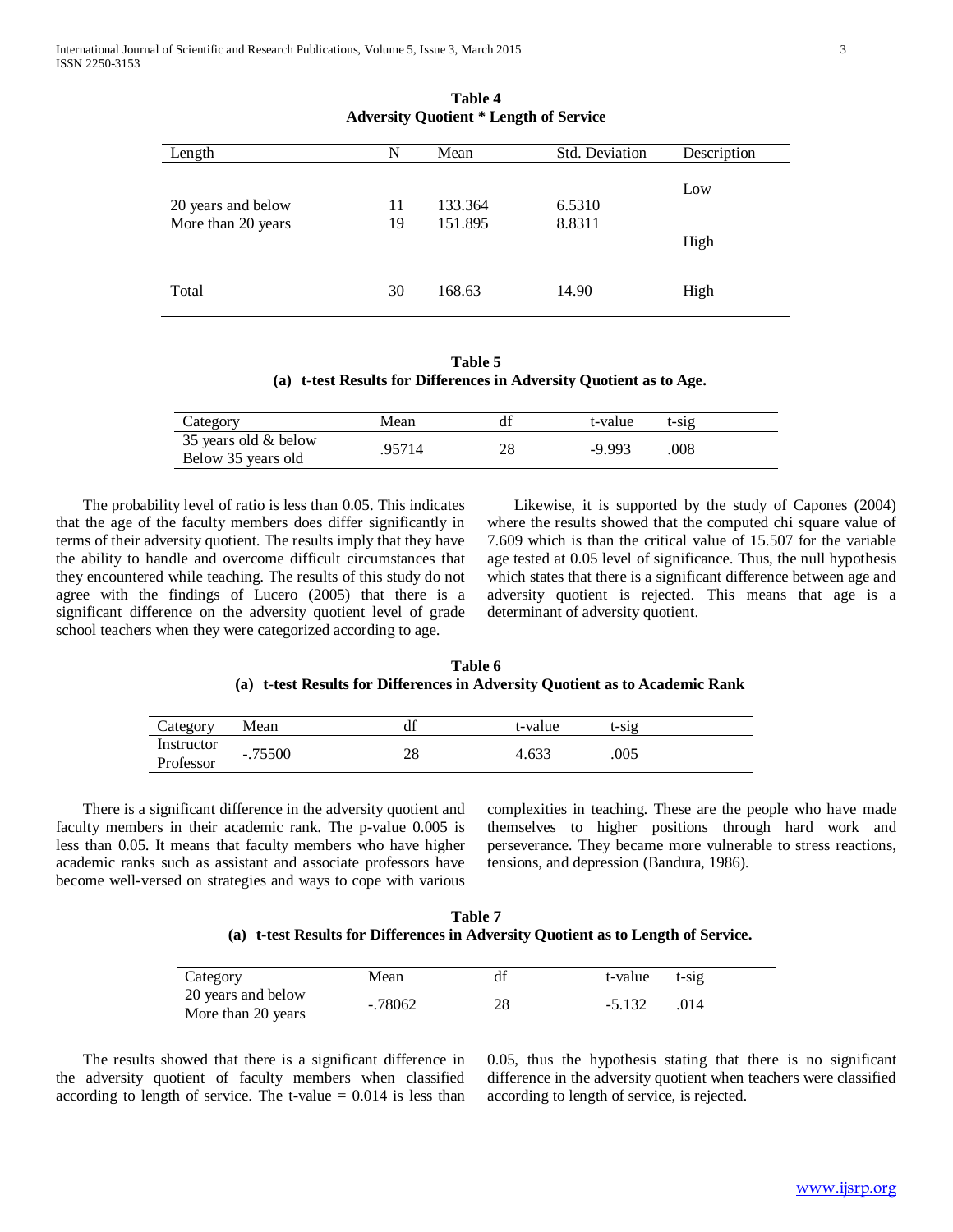| <u>Age</u>             | N  | Mean   | <b>Std. Deviation</b> | Description       |
|------------------------|----|--------|-----------------------|-------------------|
| 35 years old and below | 9  | 4.6122 | .18492                | Very satisfactory |
| Above 35 years old     | 21 | 4.5429 | .24757                |                   |
|                        |    |        |                       | Very satisfactory |
|                        |    |        |                       |                   |
| Total                  | 30 | 4.5637 | .22967                | Very satisfactory |

| Table 8.                          |  |
|-----------------------------------|--|
| <b>Teaching Performance * Age</b> |  |

 The results showed that the performance rating of faculty members is "very satisfactory" regardless of their age. This result is not in agreement with the study of Kinny (1912) which states

that older individuals are provided protection from discrimination on the basis of age. Hassan (2012) also said that older teachers easily "burn out". They easily get tired in teaching.

| Academic Rank      | N  | Mean   | Std. Deviation                                  | Description       |
|--------------------|----|--------|-------------------------------------------------|-------------------|
|                    |    |        |                                                 |                   |
| Instructor         | 21 | 4.5205 | .24283                                          | Very satisfactory |
| Professor          | 9  | 4.6144 | .16576                                          |                   |
|                    |    |        |                                                 | Very satisfactory |
| Total              | 30 | 4.5637 | .22967                                          | Very satisfactory |
|                    |    |        | <b>Teaching Performance * Length of Service</b> |                   |
| Length of Service  | N  | Mean   | Std. Deviation                                  | Description       |
|                    |    |        |                                                 |                   |
|                    |    |        |                                                 | Very satisfactory |
| 20 years and below | 7  | 4.5357 | .23344                                          |                   |
| More than 20 years | 23 | 4.5722 | .23312                                          |                   |
|                    |    |        |                                                 |                   |

**Table 9 Teaching Performance \* Academic Rank**

 The results showed that length of service of faculty members make them have "very satisfactory" teaching performance. Studies of Simkin (2006) and Hassan (2012) showed that pupils will likely get better results if a teacher is new to the profession. It is more difficult for an older teacher to establish rapport with his class. It is also quite probable that a young graduate has more up to date knowledge and enthusiasm for the subject. Working experience showed a positive influence on teaching performance.

Very satisfactory

| .`able |  |
|--------|--|
|        |  |

Total 30 4.5637 .22967 Very satisfactory

|      |                                                              | Paired Differences |                            |                             |                                        |                                  |               | df                         | Sig.<br>$(2-$<br>tailed)    |
|------|--------------------------------------------------------------|--------------------|----------------------------|-----------------------------|----------------------------------------|----------------------------------|---------------|----------------------------|-----------------------------|
|      |                                                              | Mean<br>Lower      | Std.<br>Deviation<br>Upper | Std. Error<br>Mean<br>Lower | 95%<br>Interval<br>Difference<br>Upper | Confidence<br>of<br>the<br>Lower | Mean<br>Upper | Std.<br>Deviation<br>Lower | Std. Error<br>Mean<br>Upper |
| Pair | age<br>$\qquad \qquad \blacksquare$<br>performance<br>rating | $-2.86367$         | .54784                     | .10002                      | $-3.06823$                             | $-2.65910$                       | $-28.631$     | 29                         | .000                        |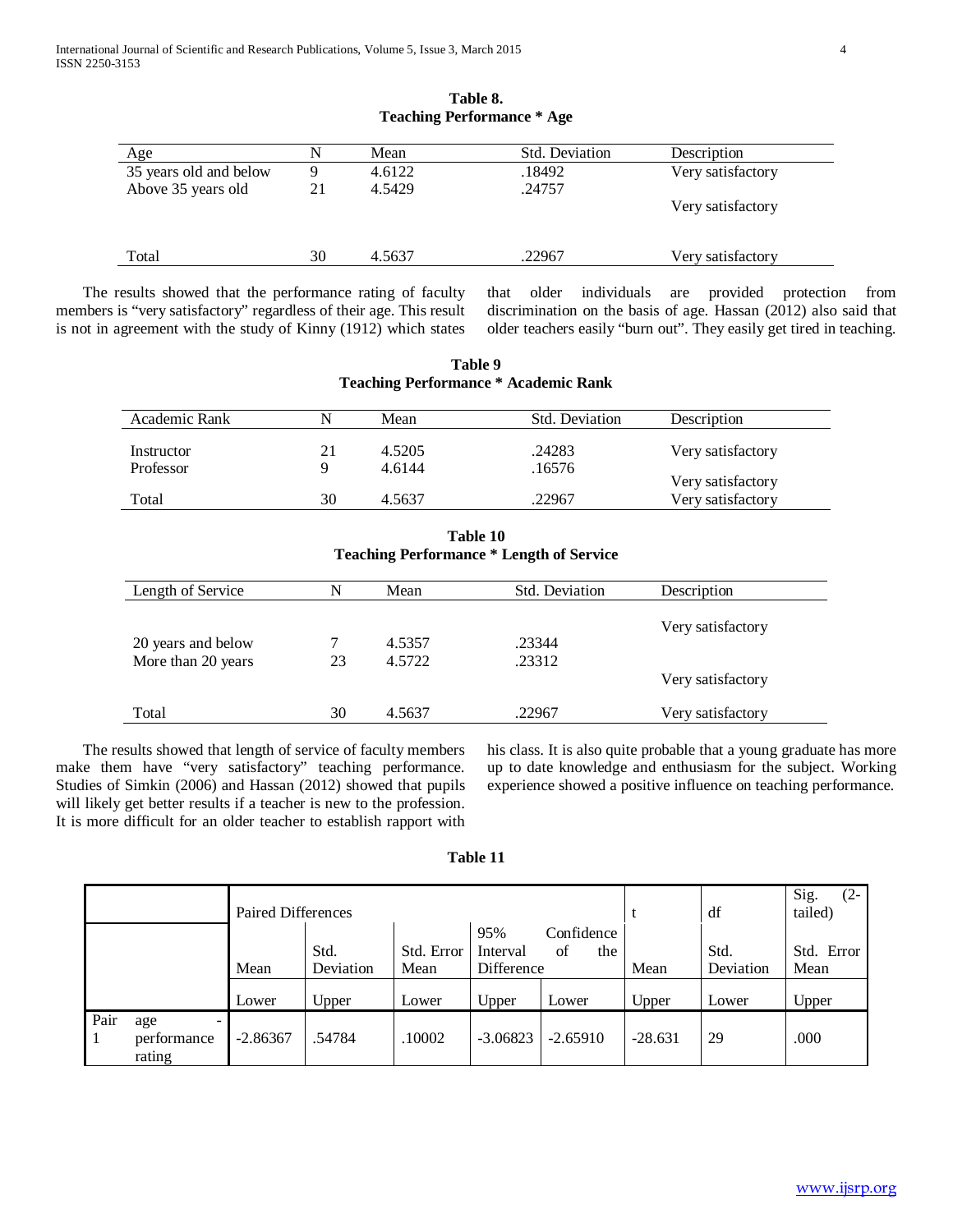| l'able |  |
|--------|--|
|--------|--|

|      |                                                                              | <b>Paired Differences</b>           |                            |                             |                                        |                                  |               | df                         | Sig.<br>tailed)       | $(2 -$ |
|------|------------------------------------------------------------------------------|-------------------------------------|----------------------------|-----------------------------|----------------------------------------|----------------------------------|---------------|----------------------------|-----------------------|--------|
|      |                                                                              | Mean<br>Lower                       | Std.<br>Deviation<br>Upper | Std. Error<br>Mean<br>Lower | 95%<br>Interval<br>Difference<br>Upper | Confidence<br>of<br>the<br>Lower | Mean<br>Upper | Std.<br>Deviation<br>Lower | Std.<br>Mean<br>Upper | Error  |
| Pair | of<br>Length<br>service<br>$\overline{\phantom{a}}$<br>performance<br>rating | $\overline{\phantom{a}}$<br>2.79700 | .47362                     | .08647                      | $\overline{\phantom{0}}$<br>2.97385    | $-2.62015$                       | $-32.347$     | 29                         |                       | .000   |

# **Table 13**

|            |                                            | <b>Paired Differences</b>           |                            |                             |                                        |                                  |               | df                         | Sig.<br>$(2 -$<br>tailed)      |
|------------|--------------------------------------------|-------------------------------------|----------------------------|-----------------------------|----------------------------------------|----------------------------------|---------------|----------------------------|--------------------------------|
|            |                                            | Mean<br>Lower                       | Std.<br>Deviation<br>Upper | Std. Error<br>Mean<br>Lower | 95%<br>Interval<br>Difference<br>Upper | Confidence<br>of<br>the<br>Lower | Mean<br>Upper | Std.<br>Deviation<br>Lower | Std.<br>Error<br>Mean<br>Upper |
| Pair<br>-1 | Academic<br>Rank-<br>performance<br>rating | $\overline{\phantom{a}}$<br>3.26367 | .45545                     | .08315                      | $\overline{\phantom{a}}$<br>3.43374    | $-3.09360$                       | $-39.248$     | 29                         | .000                           |

 Since the results showed that the sig. values are less than 0.05, then there is a significant difference in the teaching performance of faculty members when they were classified according to their age, academic rank, and length of service.

| Table 14                                                              |
|-----------------------------------------------------------------------|
| (a) Relationship between Adversity Quotient and Teaching Performance. |

|                             |                            | Adversity<br>Quotient | <b>Teaching Performance</b> |
|-----------------------------|----------------------------|-----------------------|-----------------------------|
| <b>Adversity Quotient</b>   | <b>Pearson Correlation</b> | -                     | $.835**$                    |
|                             | $Sig(2-tailed)$            |                       | .000                        |
| <b>Teaching Performance</b> | Pearson Correlation        | $.835**$              | -                           |
|                             | $\text{Sig}$ (2-tailed)    | .000                  |                             |

 Since the significance value is less than 0.05, there is a significant relationship between adversity quotient and teaching performance of the respondents in the study. This confirms the findings of Stoltz (2000) where was found that there is a significant relationship between adversity quotient and school performance of secondary school teachers.

 Several studies on Adversity Quotient and performance initiated by PEAK Learning Inc. (2000) revealed that adversity quotient correlated positively and was a predictor of performance and promotion. These findings further signify that higher AQ individuals outperform and will be more likely promoted than their lower AQ counterparts. Stoltz (2000) believes that the higher one's AQ, the more likely one will not tap his full potential because people with high AQ embrace challenges, and they live with a sense of urgency.

#### IV. CONCLUSIONS

 Generally, the adversity quotient of faculty members is "high" and their teaching performance is "very satisfactory".

 There was a significant difference in the adversity quotient of faculty members when classified according to their academic rank and length of service.

 There was a significant difference in the teaching performance of faculty members when they were classified according to their age, academic rank, and length of service.

 There was a significant relationship between adversity quotient and teaching performance of faculty members at West Visayas State University-Lambunao Campus.